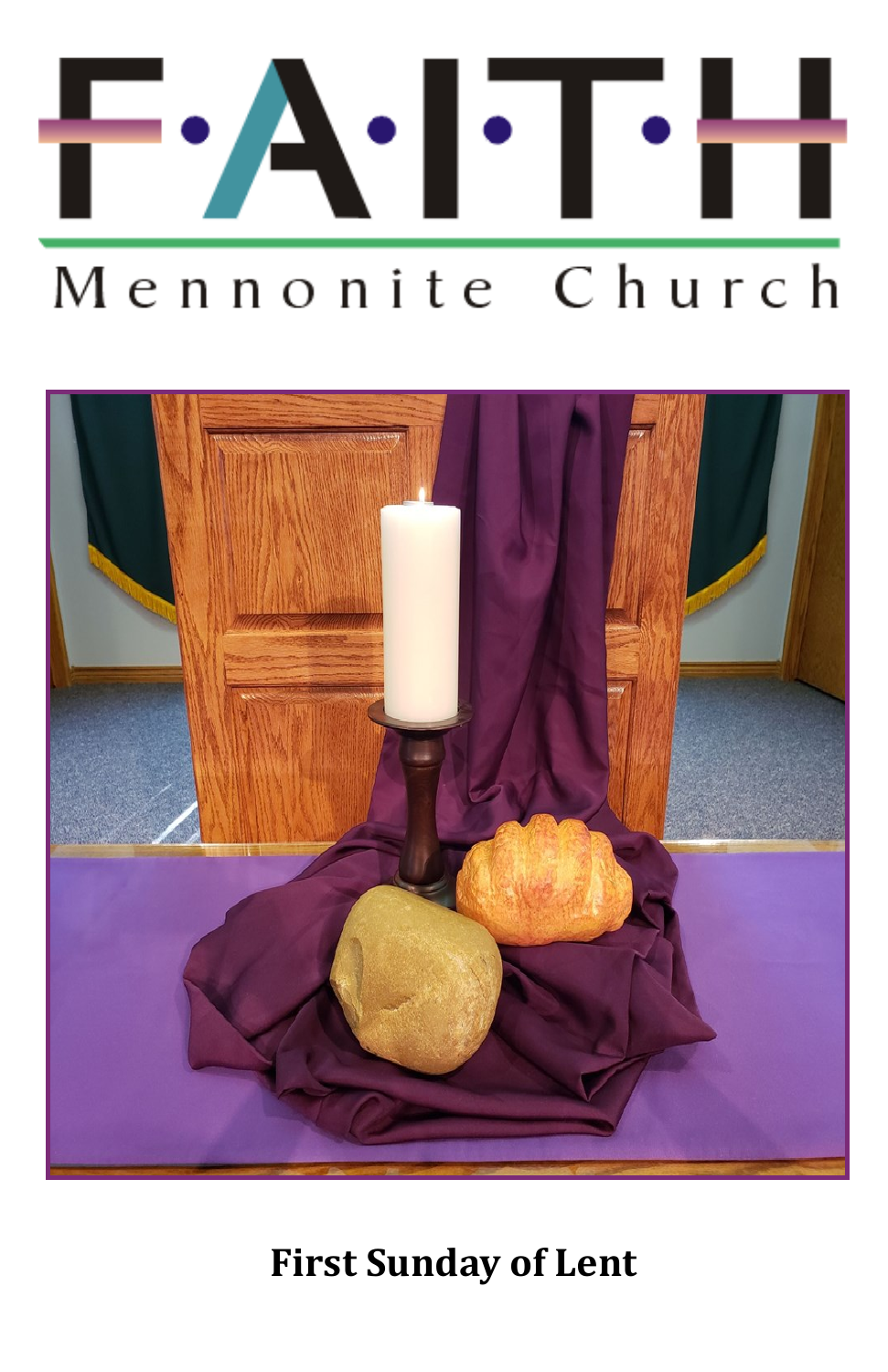### Prelude

Welcome! Peace Prayer Call to Worship Leader: Together we seek the way of God, **People: through the wilderness of Lent, through the wilderness of life.** Leader: We crave the safety of God's shelter, **People: the cool comfort of the divine shadow, the security of the holy fortress.** Leader:God offers the care of angels, **People: the gentleness of creation, the protection of love.** Leader:God is generous to all who call on the holy name,

*All: so come, let us seek God's way of generosity.*

Opening Prayer

*In Lonely Mountain Ways* VT 589 *Let There Be Light* VT 714

Children's Time Acts 15: 1-21 (A Story)

Responsive Reading:

Leader: Your ways, O God, are higher than our ways.

**People: Your thoughts are higher than our thoughts.** Leader: We seek God's ways.

#### **ALL: Lord, move us from our ways of clinging to security to your ways of generous living.**

| Prayer for our Offerings                   |                |
|--------------------------------------------|----------------|
| We Are One in the Spirit                   | VT 387         |
| Philippians 1: 9-11 (A Letter)             |                |
| As seems best to the Holy Spirit and to us | Eric Massanari |
| <b>Musical Reflection</b>                  |                |
| <b>Transition Moment</b>                   |                |
| Holy Spirit, Come with Power               | VT 57          |
| <b>Blessing</b>                            |                |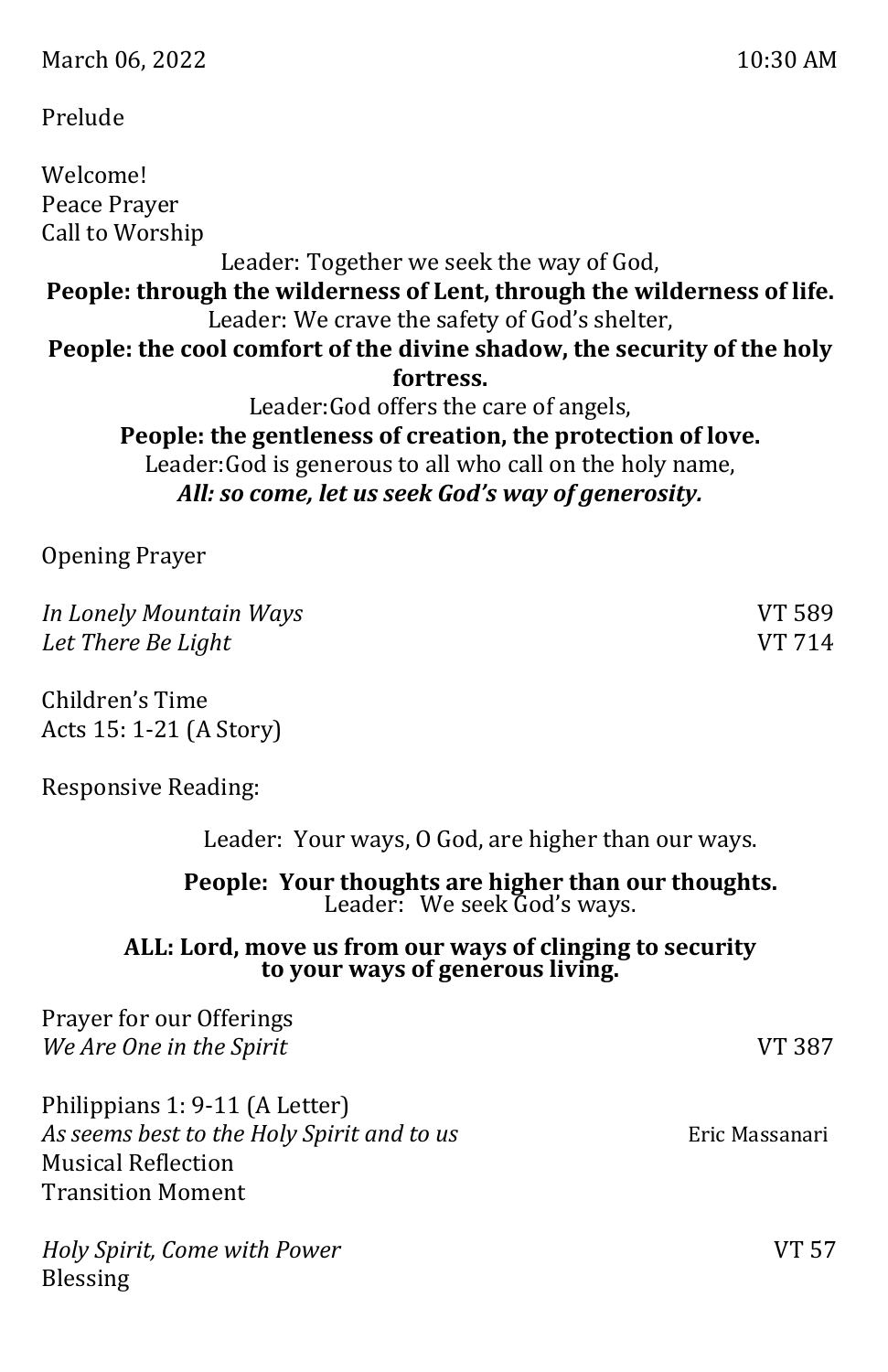**Reflection question:** What are you holding onto tightly that can now be released, freeing you to be generous?

> VT = Voices Together STJ = Green Song Book STS = Purple Song Book CCLI License #: 2009481 ONE LICENSE #739073-A

\**This service is streamed live. There will be a pause while the stream is switched from the public to the unlisted (private) stream for our congregational sharing and prayer.*  **If you are unable to stand please remain seated. Announcements etc. will be brought during the unlisted stream.**

#### **WORSHIP PARTICIPANTS**

| Guest Speaker Eric Massanari  |  |
|-------------------------------|--|
| Worship LeaderKristine Regehr |  |
|                               |  |
|                               |  |
|                               |  |

| Broadcasting  Andrew Plank           |  |
|--------------------------------------|--|
|                                      |  |
|                                      |  |
| Ushers Wendell Banman & Byron Ediger |  |
| Greeters Ken & Mary Janzen           |  |

In lieu of passing an offering plate, there are many ways to give. There is a container in the back of the sanctuary as one option. There is a giving button on our community website. and USPS also delivers to us.

**CHILDREN/YOUTH Pre-K — 4th Grade:**  LL Room 103

**ADULTS:**

**Cornerstone:** Fellowship Hall

**Open Class:** LL Open Area

**Junior High (5th—8th Grade)** LL Room 105

**High School**  LL FYG Hall



**Meet in the Sanctuary at 9:00 AM on Sunday's, then to classrooms at 9:15- 10:10 AM**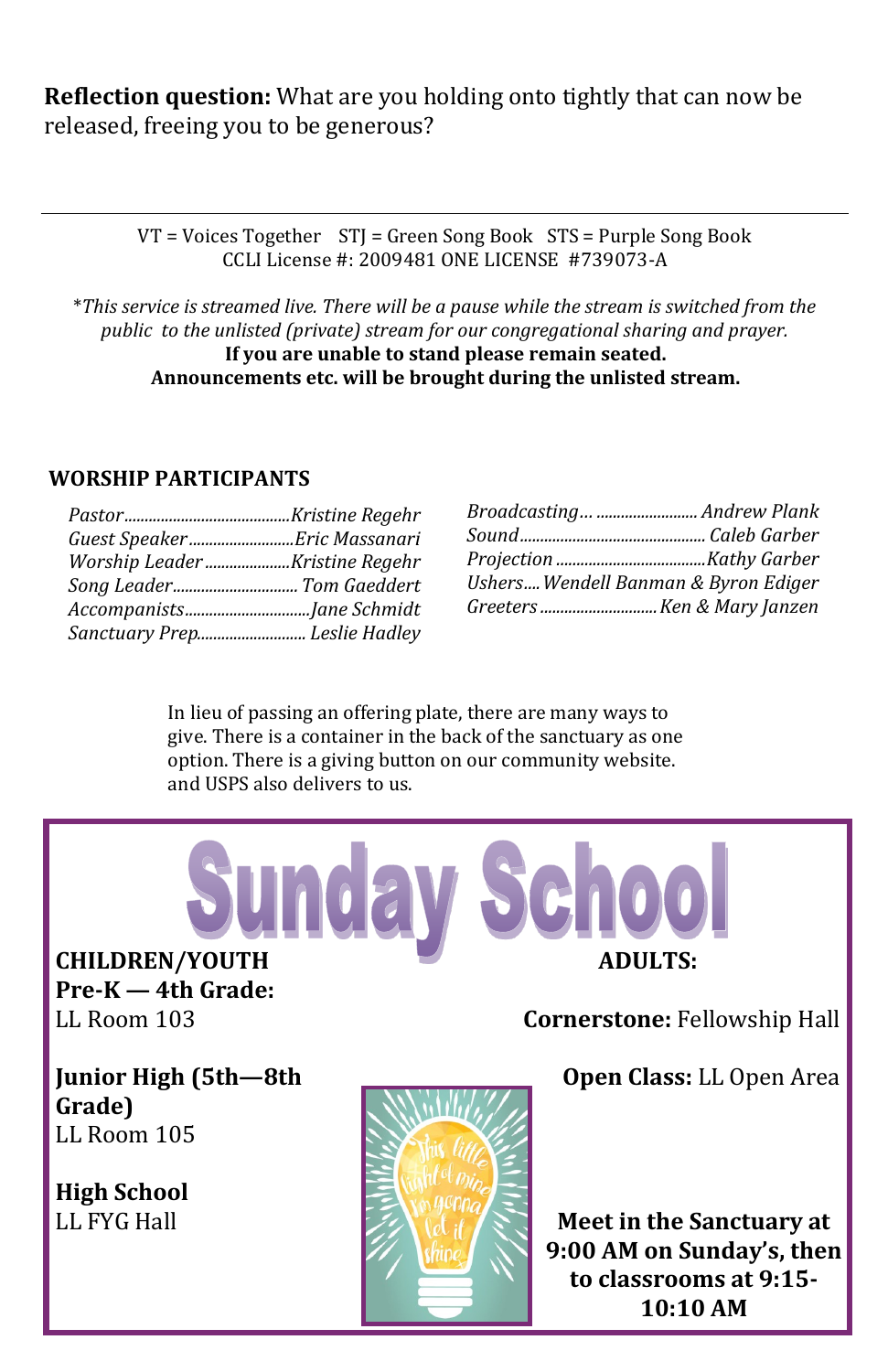| <b>Welcome</b> to Faith                                                                                    | <b>OUR MISSION STATEMENT</b>                                                                                                                   |
|------------------------------------------------------------------------------------------------------------|------------------------------------------------------------------------------------------------------------------------------------------------|
| Mennonite Church. We are glad you<br>are here.<br><b>Please</b> wear a mask during worship<br>and singing. | As followers of Jesus Christ, our<br>mission is to<br>- Worship together as a community of<br>faith,<br>- Invite everyone to share the gift of |
| If you need a listening assistance                                                                         | God's love.                                                                                                                                    |
| device or a large print bulletin,                                                                          | - Nurture each other in the faith,                                                                                                             |
| please ask an usher.                                                                                       | - Serve others in the spirit of Christ,                                                                                                        |
| There are a few *quiet* craft items on                                                                     | and                                                                                                                                            |
| the back table of the sanctuary that                                                                       | - Proclaim His way of peace, justice                                                                                                           |
| can be used during worship.                                                                                | and reconciliation.                                                                                                                            |

### *FAITH FAMILY NEWS*

**THE THIRD READING** for our inclusivity proposal will take place after worship (about 11:30) TODAY, March 6th. The meeting will include a summary of oral testimonies and written responses, and clarity about discernment as an Anabaptist value, a biblical call for Christians, and an unfamiliar process for our congregation. There will be a time of silence for discernment. We will use the same consensus model we have been using in the previous two months. We continue to pray for our congregation to follow God's lead in this and in every other decision.

**CONTINUE TO PRAY** for Anna Lubbers in her MVS position in San Francisco where she is really enjoying her time. She is currently discerning whether to stay in MVS another year. Also pray for Roy Unruh as he is at the Peace Academy in Arizona. The other day I received an email from Roy. He stated that teaching there has been quite an adventure due to the COVID guidelines. Students come to class in shifts once a week.

**PRAY FOR** the Newton High School choir trip to Disney World. They leave on Friday March 11 and return Wednesday March 16. They are performing on the 13th. Caleb Garber and Ronni Horn are two of our youth who will be participating on this trip. John, Jennifer, and John David Horn are going as chaperones on this trip.

**ALL ARE WELCOME** to Faith Mission Circle in fellowship hall tomorrow, March 7 at 7:00 p.m. Susan Jantzen will give a power point presentation on "A Family Trip to Chad." The project is for New Hope Shelter (Pine Sol or equivalent, toilet bowl cleaner, Ibuprofen, Tylenol, cold medicine) and the offering is for Camp Mennoscah. There is opportunity to tie a comforter during the meeting as well as most Wednesday and Thursday mornings. Also thank you for your blessing box donations. Kathryn Penner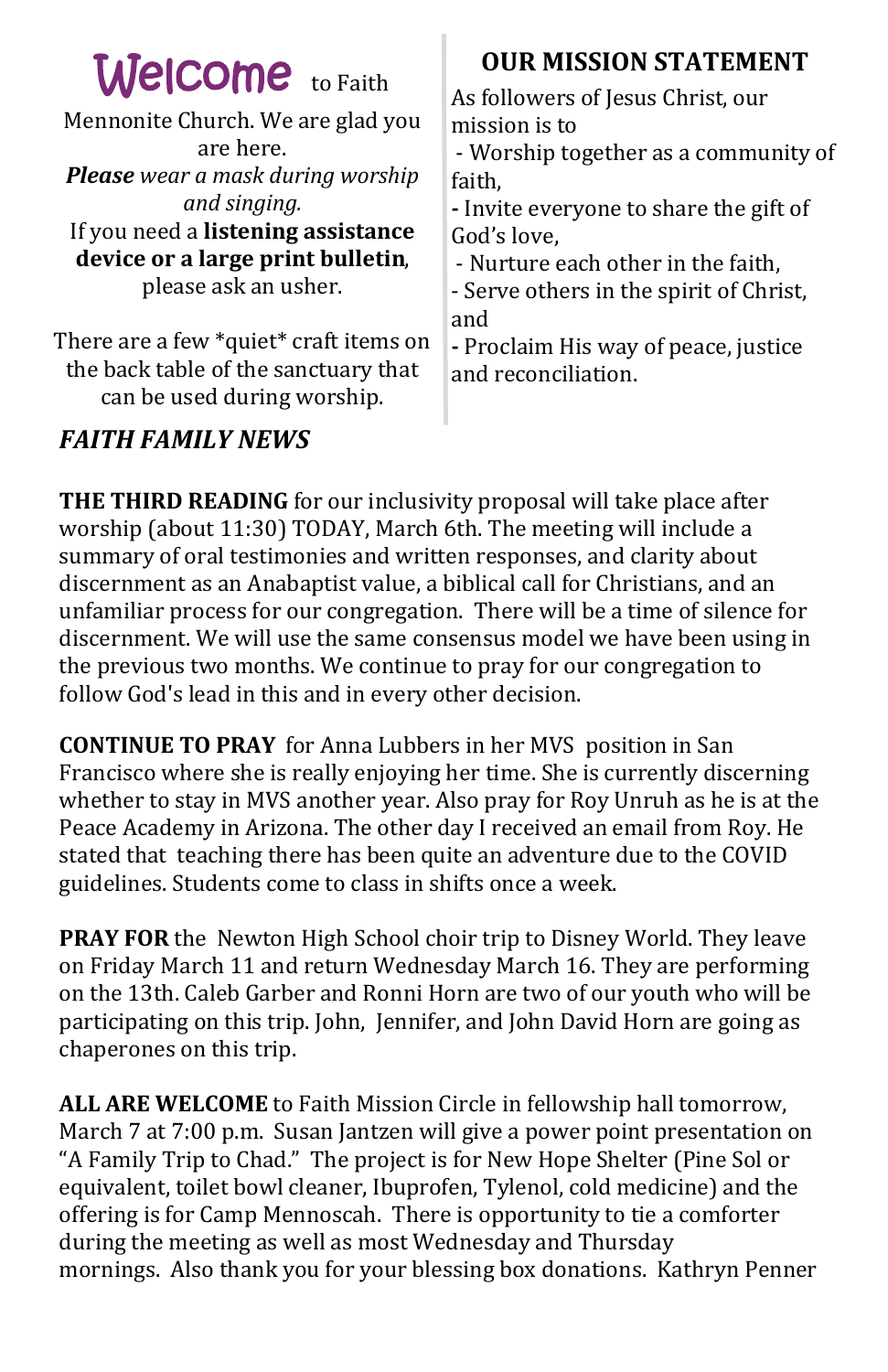**MY COINS COUNT**! The time is coming, the time is coming. Mennonite Relief Sale is April 08 and 09, 2022. We are all invited to collect our coins (and bills) in our homes and then bring them to church from now until April 08. Remember each coin collected helps feed a person somewhere in the world.

**A LENT BIBLE STUDY GROUP :** "What is the Bible and How do we understand it?: By Dennis R. Edwards [Part of the Herald Press series The Jesus Way: Small Books of Radical Faith]. This study will be used during Lent and will meet on Wednesday evenings 7:00 (or adjusted by those who come) March 2 through April 13 here at Faith Mennonite Church. This group will be led by Sara Regier and Pastor Kristine. Let's not purchase books unless our group gets bigger than 14 people! March 2 – Introduction to this affinity group. Please arrive having thought about this question: "What is my relationship with the Bible?" We'll share our variety of responses and prepare to work together for six more weeks. Please sign up on the clip board that is located on a podium outside the sanctuary.

**THE 2022 FMC** printed phone/address directory is available upon request. Some people's status' were changed in consultation of the Deacons, Administrative Assistant, and Pastor Kristine.

**DO NOT FORGET** to turn your clocks forward before bed on the 12th of March. It is also a great time to change out your batteries in all your smoke and carbon monoxide alarms!



## *OTHER AREA ITEMS*

**PRAY FOR WESTERN DISTRICT CONGREGATIONAL DELEGATES** planning to attend the special session of MC USA assembly in May, and for the Holy Spirit's guidance in this week's zoom forum hosted by WDC in preparation for the assembly.

**ALL ARE WELCOME** to join the fun at 14th annual MCC Comforter Blitz on March 7, 8 and 9 at the Journey Yoder Campus, one mile north of Yoder, KS. Times are Monday and Tuesday 9-5, and Wednesday 9-4. Come and have a good time while helping others. Masks are highly encouraged and plan to practice social distancing. Please contact the MCC Central States office with questions at #316-283-2720, or check the Comforter Blitz Facebook Page, "MCC Comforter Blitz for Kansas".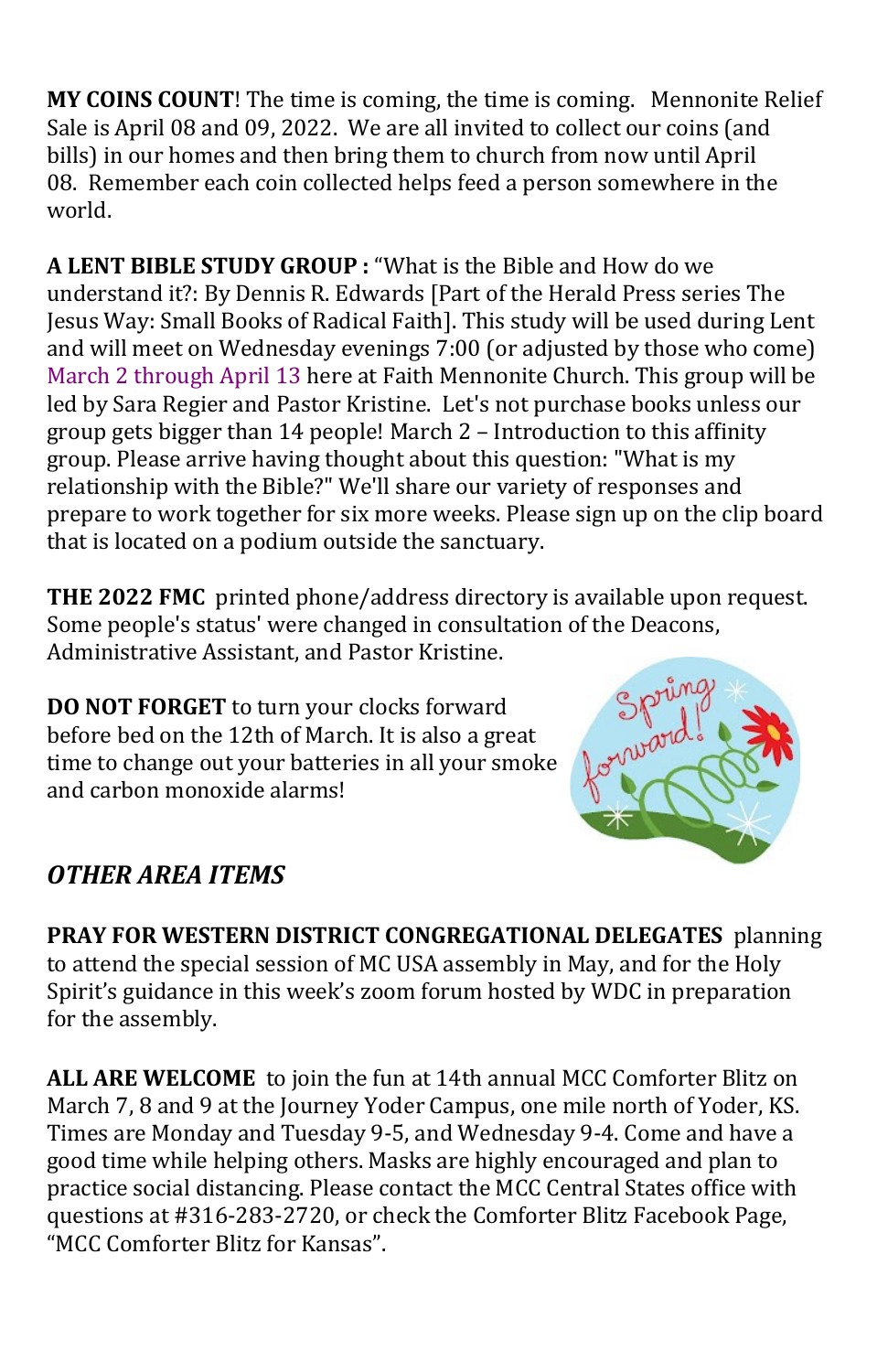**KANSAS MENNONITE RELIEF SALE** is just around the corner! Please check out the bulletin board for an important message from Becky Blough, Publicity Committee. Here are some other important dates to be reminded of: March 26 - Verenike Making, Hillsboro April 2 - Bohnne Berroggi making, Moundridge April 8 - 9 - MCC Sale

**BEL CANTO SINGERS HOME CONCERT:** *[Deep Peace](http://click.gotoextinguisher.com/click/ap3h-2icc9f-wl6gxq-7811x5s4/)* - March 22, 7 p.m., Hesston Mennonite Church Hesston College Bel Canto Singers will travel east for a spring break tour with performances in Virginia, Pennsylvania and Ohio. The program is inspired by this year's theme verse at Hesston College, Ephesians 4:2-3, in which Paul calls Christians to lift each other up in community. A full itinerary of their tour, beginning on March 12, along with live stream link of the home concert can be found at [www.hesston.edu/music.](http://click.gotoextinguisher.com/click/ap3h-2icc9f-wl6gxr-7811x5s5/)

**SUNFLOWER PERFORMING ARTS PRESENTS:** [Kevin Vaughn, organ, and](http://click.gotoextinguisher.com/click/ap3h-2icc9f-wl6gxu-7811x5s8/)  [Stephen Lancaster, baritone](http://click.gotoextinguisher.com/click/ap3h-2icc9f-wl6gxu-7811x5s8/) - March 27, 3 p.m., Hesston Mennonite Church In collaboration with the Andover Organ Series, enjoy a splendid musical performance that will include *Five Mystical Songs* by Ralph Vaughan Williams joined by Bel Canto Singers. Info at [sunflowerarts.org.](http://click.gotoextinguisher.com/click/ap3h-2icc9f-wl6gxv-7811x5s9/)



**KITCHEN HELPERS NEEDED** for Summer Youth Camps! Your time and skill give campers a week of growing in Christian fellowship and experiencing God's great creation. Cooks need only willing hands and the ability to follow directions. Kitchen staff is needed for June 19-23, July 3-9 and July 17-23. Contact us at 620-297-3290 or [olivia.bartel@campmennoscah.org.](mailto:olivia.bartel@campmennoscah.org)

**NEW VOLUNTEER PROJECTS** every month! This month we've added cleaning gutters, lubricating locks, and deep-cleaning the oven and hood--plus more! [There are volunteer projects for every group size, skill set and length of](https://www.campmennoscah.org/vnews/display.v/SEC/Get%20Involved%7CVolunteer%20at%20Camp)  [project.](https://www.campmennoscah.org/vnews/display.v/SEC/Get%20Involved%7CVolunteer%20at%20Camp) Email [office@campmennoscah.org](mailto:office@campmennoscah.org) or call 620-297-3290 to volunteer. See the [Wish List](https://www.campmennoscah.org/vnews/display.v/SEC/Get%20Involved%7CWish%20List) for other ways to support Camp Mennoscah!

**KIDRON BETHEL VILLAGE** invites you to share notes of dedication and prayer for the new chapel and classroom spaces that are currently being constructed as a part of the Live Forward capital project. We welcome a written or emailed response as we honor these new spaces and look forward to using them in the near future.

Please submit your words of dedication by Friday, March 25, so they can be written and/or attached to the walls and framing meant to be left as a symbolic "blessing" of the space. Prayers and dedications can be emailed to [TonyaK@blustemks.org.](mailto:TonyaK@blustemks.org) There will also be a collection box at the Kidron Bethel Village welcome desk. Notes can be signed or anonymous and will not be shared with others.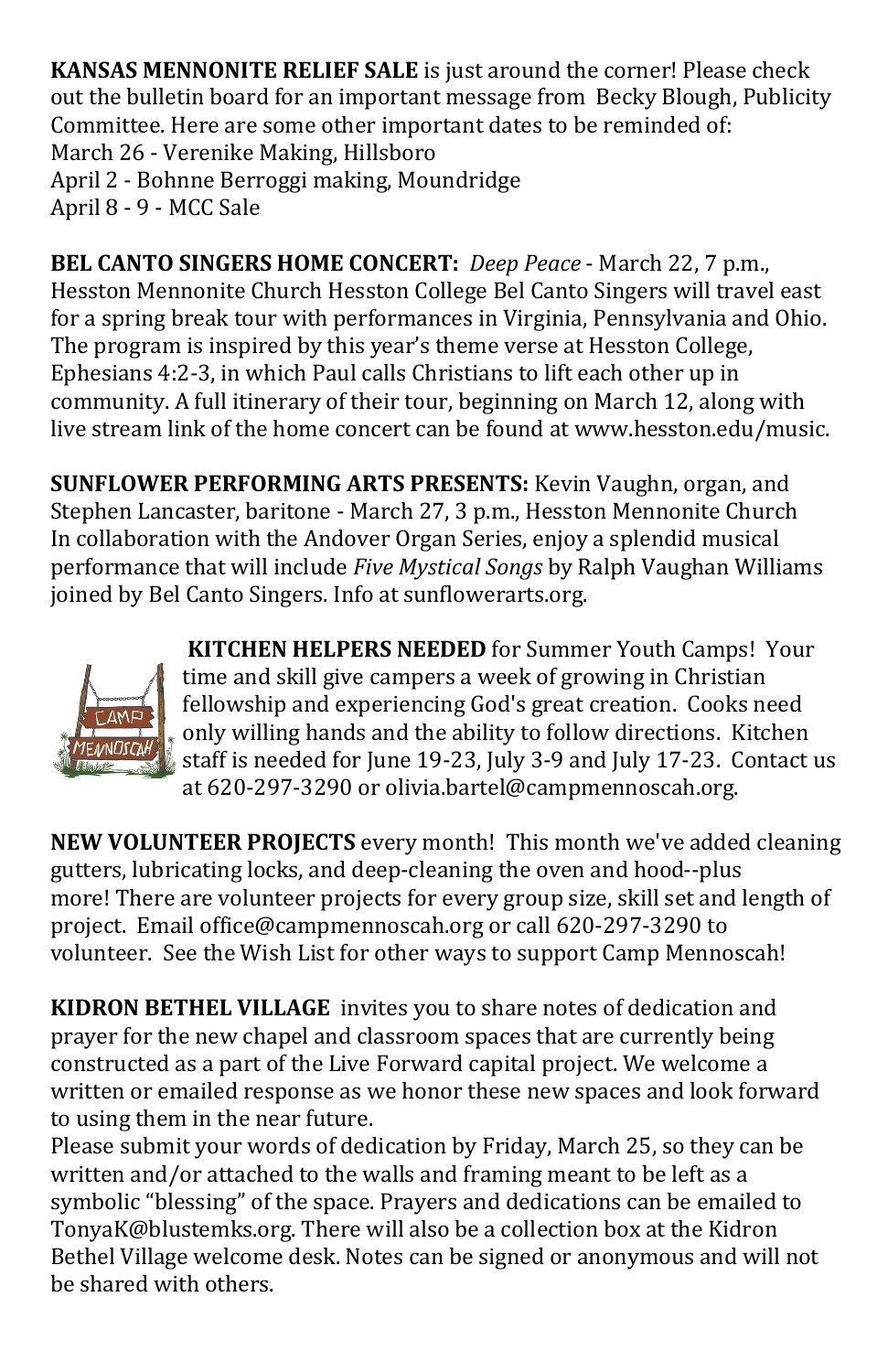**BETHEL COLLEGE** is on spring break March 5-13. Most offices and services are open but some may be on reduced hours.

**TODAY SUNDAY, MARCH 6 –** Sunday-Afternoon-at-the-Museum program, Reinhild K. Janzen, "Ritual Markers of Life and Death in Uganda and Taiwan," 3 p.m., Kauffman Museum auditorium. This program is associated with the current special exhibit marking 125 years of Kauffman Museum, and Janzen will be talking about items included in the exhibit.

**SUNDAY, MARCH 20 –** Bethel College's Staley Lecture Series presents Karen González, 7 p.m., Administration Building chapel. González is the author of *The God Who Sees: Immigrants, the Bible and the Journey to Belong* (Herald Press, 2019). She will also speak in Bethel College's convocation on Mon., March 21, 11 a.m., Memorial Hall.

**SAVE THE DATE:** March 25-27, spring musical at Bethel College, *Bright Star* by Steve Martin and Edie Brickell (for mature audiences).

**NEWTON ET CETERA SHOP** invites organizations to apply for this year's Local Giving Grants. Local Giving grants are made available by the Newton Et Cetera Shop board of directors. Application forms may be downloaded at [newtonetceterashop.com/local](http://newtonetceterashop.com/local-giving-fund/)-giving-fund/ and must be submitted by e-mail to [localgiving@newtonetceterashop.com](mailto:localgiving@newtonetceterashop.com) by April 25, 2022. Micro-grants will be awarded to selected groups in June 2022, in amounts up to \$500. More information can be found on the bulletin board above the credenza in the foyer.

**NEWTON ET CETERA SHOP** invites you to become a volunteer! Help us to share God's love with all creation by volunteering in clothing, clerking, recycling, linens, housewares or one of our other departments. If you'd like to

join us, please attend one of our upcoming volunteer orientations to tell us what interests you: Thursday 3/24/22 6- 7 PM and Saturday 3/26/22 11A-noon. We hope to see you soon! Copies of the volunteer application can be found in the foyer on the credenza.